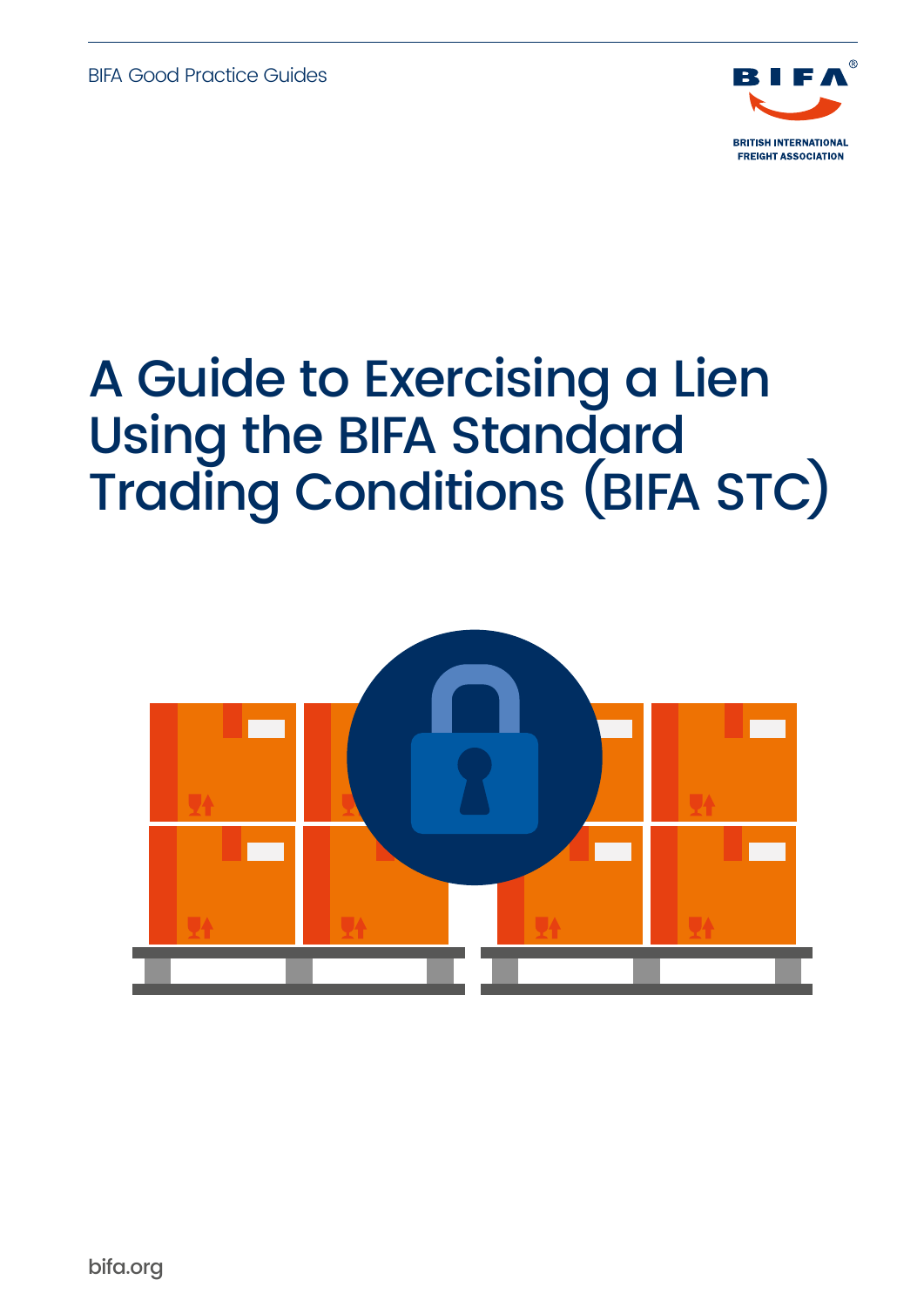

# So, your customer owes you money and you are holding goods for them. Should you take lien on the shipment?

There is no doubt that the BIFA lien is a useful tool that BIFA Members can use. However liens are governed by a complex and difficult area of law, and they are not to be used without due care.

Due to the necessity to be precise when dealing with a lien, this document has been prepared with formal legal language and terminology. See below for a plain language explanation of some items.

#### Exercise a lien

The action of informing your customer that you are withholding release of goods to them (for example because of an unsettled debt) in accordance with the BIFA Standard Trading Conditions (STC).

#### Administrator

An Administrator is a licenced insolvency practitioner that may be appointed by the Directors of a company in financial difficulties or can be appointed by a Court.

#### **Liquidator**

A role often performed by an Administrator, a Liquidator will "wind up" a company. The assets are liquidated and the company closed, or deregistered.

#### **Escrow**

An escrow account is a third-party account where funds are kept before they are transferred to the ultimate party.

### Moratorium

A legally authorised period of delay or suspension of activity in the performance of a legal obligation or the payment of a debt.

#### Bailee

A person or party holding something for a purpose (such as custody in a cloakroom) without transfer of ownership.

The BIFA STC 2021 edition allow Members to exercise a lien when they have monies due and owing. Remember that when a first invoice is late you are able to accelerate forward all debts, whether or not due and owing. So as long as you have contracted to do a job at an agreed price you can claim that, along with any other debts invoiced (clause 21 (B) (i)).



It is very important not to exercise a lien wrongfully as this amounts to conversion (civil theft) which is viewed very seriously by the Courts. On the following pages are some pointers to enable you to consider when, and whether or not, to exercise a lien and when you need help.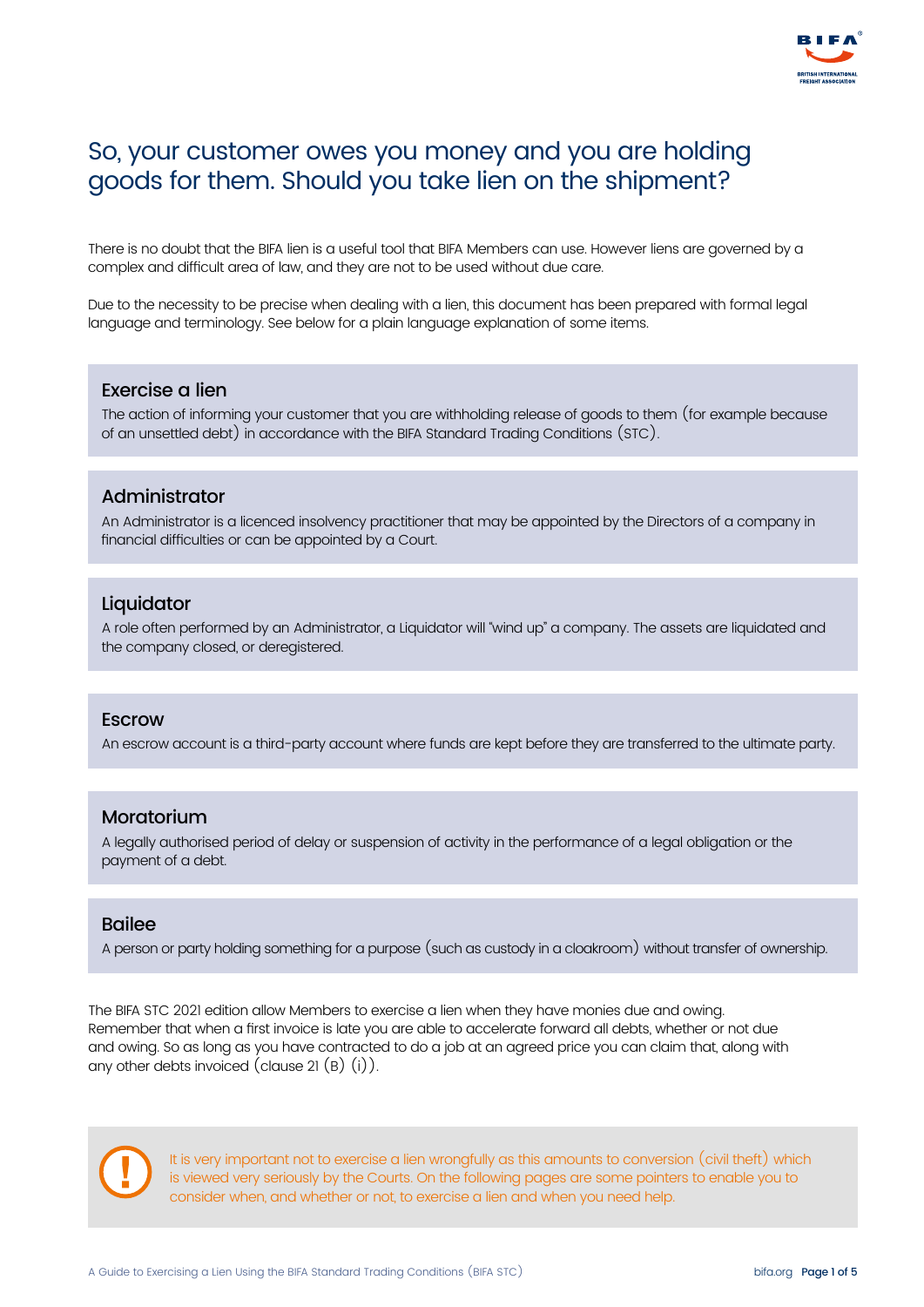# If you want to exercise the lien, here are some tips:

DO

1

 $\boldsymbol{\varLambda}$ 

Check that your customer has complied with clause 3, under which the Customer warrants that it is the owner of the goods or that it acts for the owner who has authorised it to bind the owner to the STC. This is important, as if your customer is not the owner of the goods and has not gained authority from the owner of the goods to bind it to the BIFA STC then you cannot exercise the lien. A lien may only be exercised against the person who has rights of control over the goods which may be the owner or a party with authority from the owner.

Notify your client. Although the lien is automatically in place when sums are due and owing you must notify your client if you want to exercise a lien against them, so that they know the goods are being held under lien rather than for some other reason such as delay. Also, if you wish to exercise the right of sale you do need to give 21 days' written notice of this and you can advise of the lien being operated due to non-payment of sums due and owing and the notice of sale in one piece of correspondence. 2

Check if the customer/owner of the goods is in Administration. If so (and the lien has not already been exercised) it cannot be exercised against them as this is not allowed on a statutory basis, but if the lien has been exercised already (before the appointment of an Administrator) you need to be able to prove that to the Administrator. Similarly, if a customer is trading under a "moratorium" granted by a Court under the Corporate Insolvency and Governance Act 2020, it is not possible to exercise a lien. 3

Ensure that you know precisely what is due and owing, or you are in a position to give the owner/customer information that will enable them to calculate what is due and owing. If the sum asked for is incorrect or the customer/ owner has no means of verifying the sum due and owing, then the lien could be wrongful.

Establish if the goods are branded. If you want to exercise the right of sale on branded goods it may be wrongful if it is against the interests of the brand owner. Where brand details can be removed without causing damage to the goods it may be possible to do this to avoid any issues with the brand owner. 5

Check the value of the goods. If they can be broken down and they are significantly higher value than the sums due and owing to you, you may not hold more than you need to, to recover the sums due and owing. 6

Safeguard your interests. If the lien is questioned by the owner/customer/ Administrator, or if they threaten to appoint a solicitor should you not agree to certain terms, or if you are contacted by a solicitor, act fast and appoint a solicitor to safeguard your interests.

7

8

Seek legal advice. If a Liquidator is appointed for the customer/owner seek specialist legal advice immediately as there are very limited circumstances when the goods may be withheld from a Liquidator.

Check if your insurance cover protects you whilst the goods are held under lien. If it does not it could prove expensive if something happens to them whilst you are holding them. 9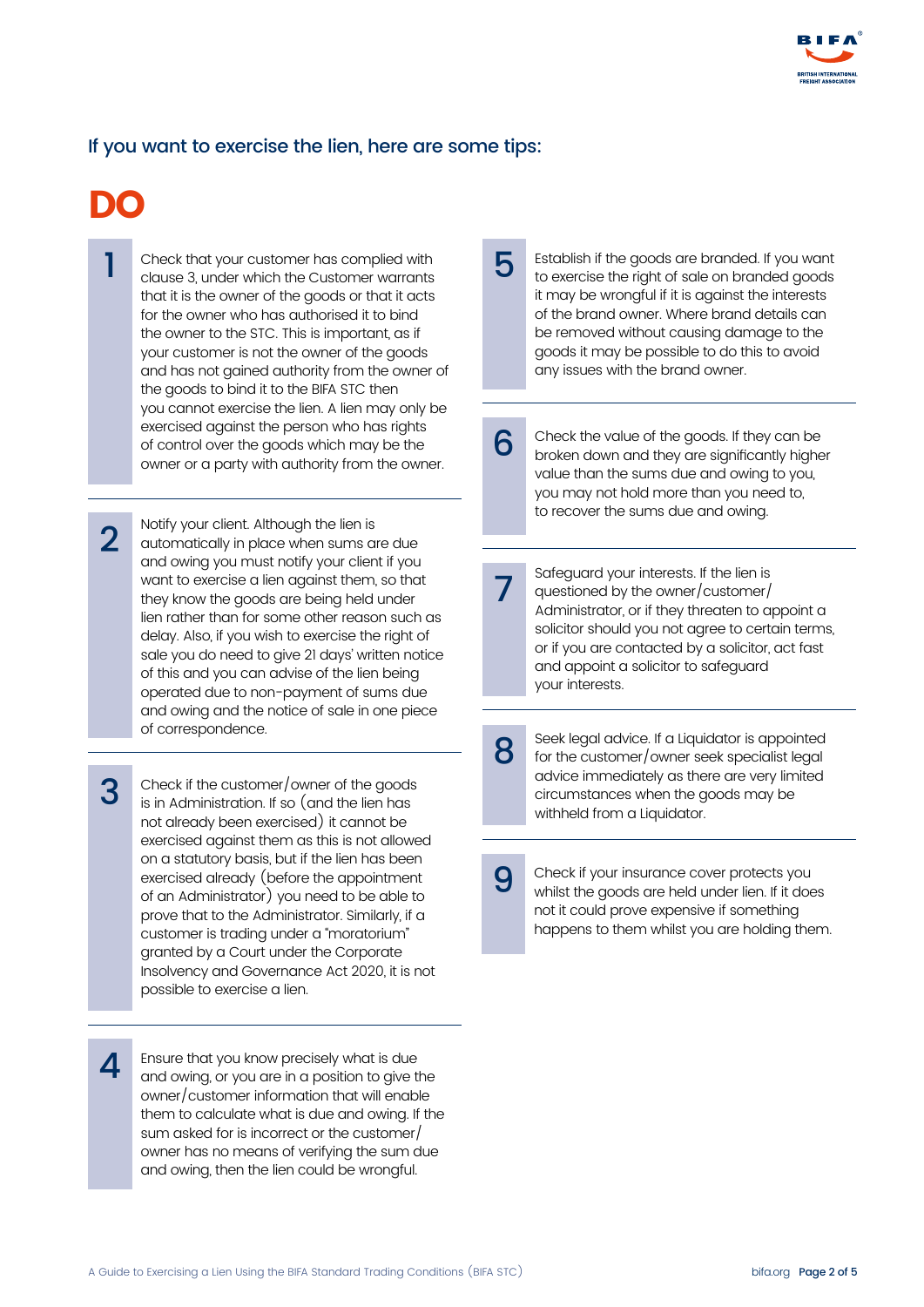

Here are some tips on what not to do when considering the exercise of a lien or having notified that you are exercising a lien:

7

# DON'T

3

4

Hold the goods without checking first who has a right to control the goods, this being the owner or the party authorised by the owner to control them.

Delay in appointing an experienced solicitor if the efficacy of the lien is questioned or a solicitor for the party with rights of control contacts you, as they may commence legal process very quickly with little or no warning in an attempt to recover the goods.

Appoint a solicitor who is not experienced in handling lien cases. BIFA may be able to assist in this regard.

Enter into any discussion or correspondence about the lien with anyone on the other side questioning its efficacy other than saying you will take immediate legal advice.

1 Hold the goods without checking first who<br>has a right to control the goods, this being the<br>than the sum due and owing to you if the goods can be broken down and you can take a lien over part of them to effectively secure your debt. 5

> Ignore an offer to pay money into an escrow account or to the Court along with some other terms in return for release of the goods. If you do, and the other side seeks an order for delivery of the goods in Court and refers to the offer, a Court is likely to grant the release of the goods to them on the same or similar terms and order costs against you, so you will pay both your own and the other side's costs. 6

Hold goods without checking the position (preferably with a solicitor experienced in lien cases) as the cost to you could be significant and also may not result in you being paid the sums you seek either.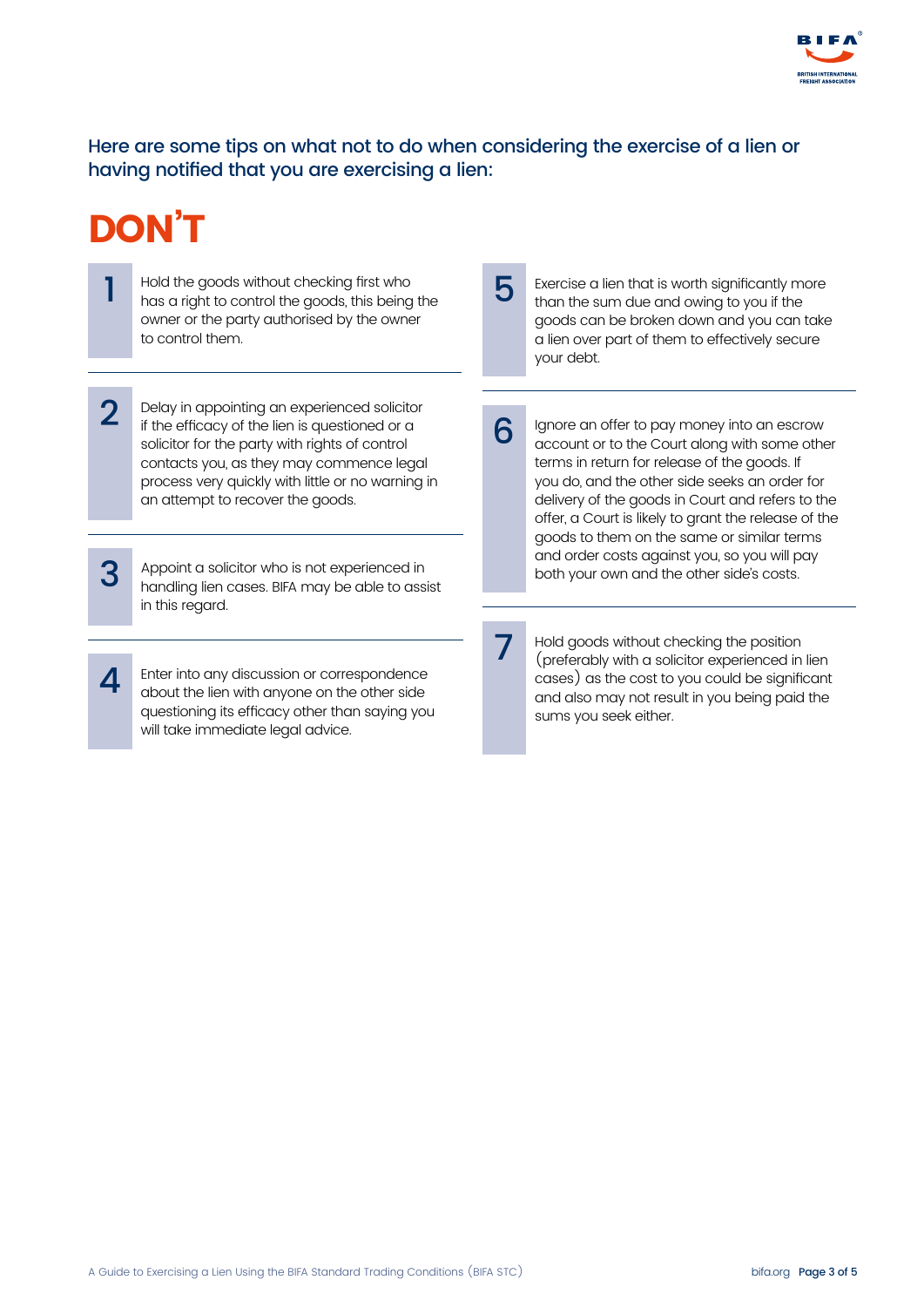

# Providing written notice to a customer concerning a lien

The BIFA STC lien at clause  $8(A)$  (i) is designed to operate automatically as a general lien on goods and documents as soon as money is due and owing, without notification. However, in order to provide clarity, it is advisable to make it plain to a customer that their goods are being held due to the exercise of a lien rather than any other reason such as delay. This should be advised to the client as soon as possible.

The question of whether or not monies are due and owing depends on any payment or credit terms you have with your customer and your intention to rely on clause  $21(B)$  of the BIFA STC 2021 edition which provides that if any sum is due and owing then all sums properly earned or invoiced but not yet due and owing will become payable immediately. This is a useful clause if you are concerned about the liquidity of your customer and fear that administration may be imminent. You do not have to rely on this clause and any non-reliance does not mean you cannot rely on it later on.

Written notification of the lien is helpful should your customer enter Administration as a moratorium is immediately imposed once the Administrator has been appointed limiting what actions you can take even with the lien in place. Furthermore, if the date of the Administrator's appointment predates the operation of a lien, it cannot be exercised against the Administrator. If you have a written notice of exercise of a lien referencing to the BIFA STC pre-dating the date of the appointment of the Administrator that is clear evidence

to pass to the Administrator to show that the lien has been notified as being in operation.

If this evidence is not available you will need to prove that monies are due and owing and the BIFA STC apply. An Administrator in this situation is likely to put you under severe pressure to release the goods to them if you cannot produce the evidence quickly.

If you think that you are going to have to exercise a right of sale in respect of your lien under clause 8(A) (ii) this intention should be included in your written notification to the client at the earliest opportunity. This clause requires you to give 21 day's written notice of your intention to sell. However, if the goods are perishable or likely to deteriorate then, under clause  $8(B)$ , you may sell immediately once sums are due and owing provided you have taken reasonable steps to notify the customer.

You may wish to draft the initial lien notification yourself. However, in some circumstances you may benefit from the assistance of a solicitor, for example: -

- If the goods are branded or
- If an Administrator or owner of the goods is threatening legal process if you do not release the goods or
- If the goods do not belong to your customer and in breach of clause 3 of the BIFA STC your customer has not bound the owner of the goods to the BIFA STC.

If you do come under pressure from the Administrator, you should seek legal advice at the earliest opportunity as if the lien has not been properly exercised you could be wrongly withholding the goods which is known as conversion or civil theft. This could lead to a claim against you for damages, particularly if the delay in delivery leads to a breach of a sale agreement that the customer has entered into and potential loss of business which could be extensive and far more valuable than the extent of your claim.